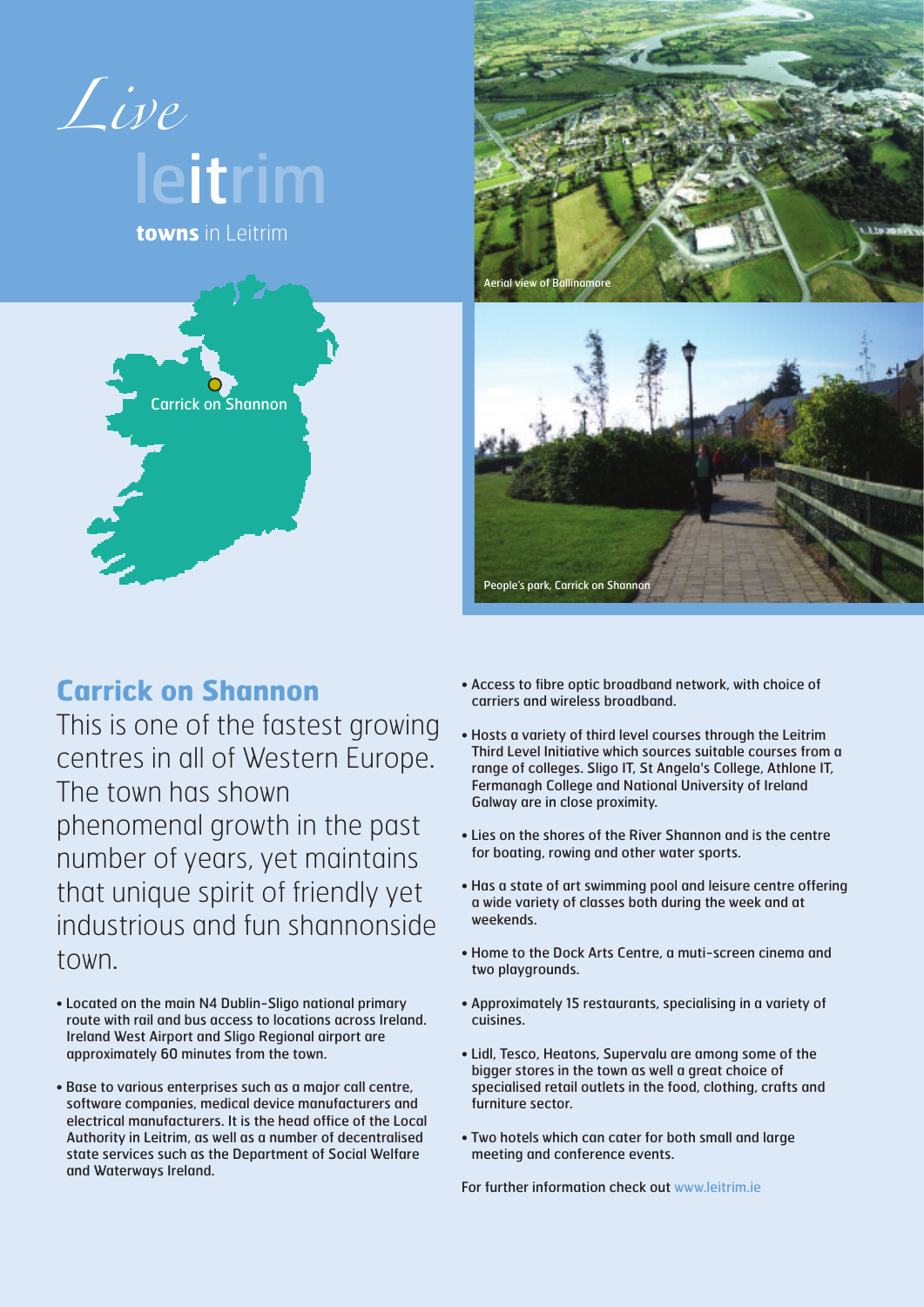

**towns** in Leitrim





gh Allen and Sliabh an Larainn

## **Drumshanbo**

Drumshanbo is located on the shores of Lough Allen, at the foothills of Sliabh an Iarainn (the iron mountain). Drumshanbo is a busy town in the centre of Leitrim with a very active community council who have developed a number of large projects such as the redevelopment of an old factory into a state of the art Food Hub, a community childcare project and a childcare project for children with special needs as well as developing a community enterprise centre.

road linking North and South Leitrim and onwards to Dublin or Belfast.

- Close to the rail network at Carrick on Shannon and is just over an hour from the Ireland West International and Sligo regional airports.
- Broadband enabled through wireless broadband and is the base for a number of software companies.
- Base for the fully equipped Food Hub which houses a variety of food manufacturing companies under the one roof and also has a community kitchen and computer suite which is available for companies to test out new products.
- Department of Agriculture has decentralised some of its offices to the town and there is also a number of other agencies located in the town including County Leitrim Partnership, Citizens Information Centre, County Childcare Committee and Leitrim Organic Co-Operative.
- Has an outdoors amenity facility and playground at Acres Lake as well as an adventure centre on Lough Allen. Due to its proximity to Lough Allen and Sliabh an Iarainn, it is the ideal location for those interested in water sports and other outdoor activities such as hill walking.
- An indoor and outdoor swimming pool and a leisure centre.
- Good mixture of restaurants, bars and shopping, especially in the craft areas.
- Home to the Ramada hotel in Leitrim which can cater for both small and large meetings and conferences.
- The town is well served with childcare facilities and schools.

• Drumshanbo is the next nearest town to Carrick on Shannon and is located on the R280 which is the major

For further information check out **www.leitrim.ie**